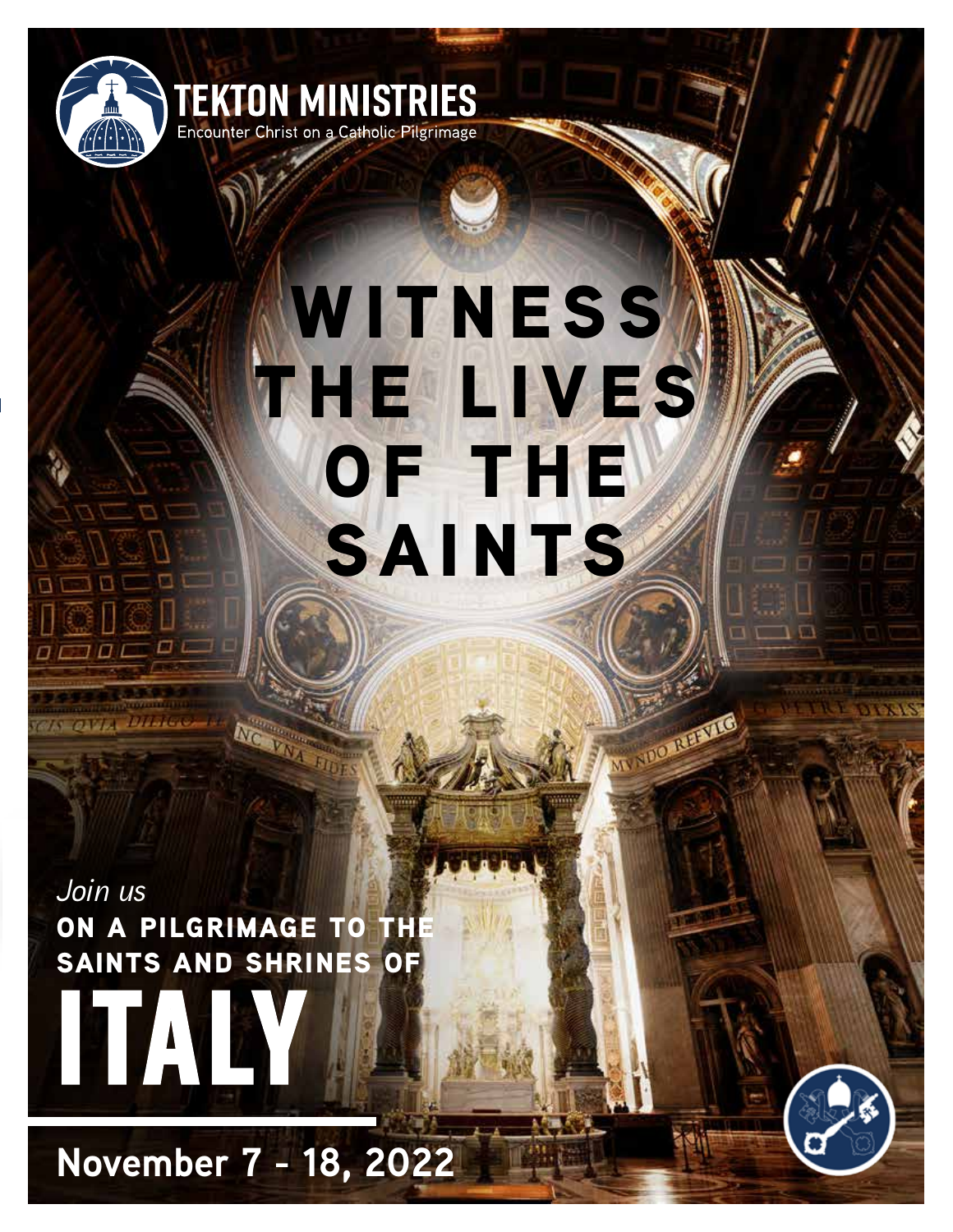# a truly catholic pilgrimage

**Tekton Ministries** *has been leading Catholic pilgrimages for more than 20 years. Working closely with your priest to create thoughtfully planned itineraries, we help make the Catholic faith more tangible to your daily life by taking you to the heart of our Mother Church today. Although we visit numerous sites in this holy and historic region, daily Mass and time for prayerful reflection are important parts of each day's experience.*

*We use only experienced Christian or Catholic guides, so you receive truthful explanations of scripture and the places we encounter. When the disciple Philip asked the Eunuch (who was reading Isaiah) if he understood what he was reading, the man responded, "How can I, unless someone guides me?" (Acts 8:35) Just as Philip guided the Eunuch with "the good news of Jesus," your Tekton pilgrimage will guide you into a deeper understanding of the Scriptures. Our prayers, service, and love of our Lord go with you.*

# l **Day 1 - Monday, November 7** *Depart USA*

Our pilgrimage begins as we depart on our overnight flight to Rome. Meals and refreshments will be served aloft.

# l **Day 2 - Tuesday, November 8**  *Rome / Orvieto / Assisi*

After our arrival in the "Eternal City", we will be met by our tour manager at the airport and drive north, stopping in the walled town of Orvieto. In the 13th century, in nearby Bolsena, a priest doubted the Eucharistic Presence during Mass and the host turned to real flesh and the wine to real blood during the consecration. The priest brought the blood-stained Corporal to Pope Urban in Orvieto, and it is now kept in a special reliquary for the faithful to view. It was also in Orvieto where Pope Urban IV called for a world-wide Feast of Corpus Christi. After venerating the sacred Eucharistic miracle, we will continue our drive through the beautiful Umbrian countryside to Assisi, a town which welcomes us in the spirit of St. Francis and St. Clare, and our home for the next two nights. Upon arrival we will visit St. Mary of the Angels Basilica, site of the Porziuncola, the tiny church in the woods where St. Francis began his ministry and where St. Clare began her religious life. We will then proceed to our hotel for check-in and dinner. *(D, Mass)*



# l **Day 3 - Wednesday, November 9** *Assisi – San Damiano / Basilicas of Francis and Clare*

On our first full day in Italy, we will witness where the power of the Eucharist turned away an army. The invading Saracen army was about to attack the Convent of San Damiano where St. Clare lived with her nuns in 1241. Even though bed-ridden, St. Clare got up and held the Blessed Sacrament in the air and saw the advancing army flee in terror establishing "The Miracle of the Eucharist of Assisi." Also in the convent, we will visit the chapel where Jesus spoke to St. Francis from the crucifix, then visit the Basilica of St. Francis to venerate his burial place. Afterwards is the Basilica of St. Clare, which holds the famous San Damiano Crucifix that spoke to St. Francis, and where the golden locks of St. Clare's hair and St. Francis' poor patched tunic are kept. The remainder of the day will be free for personal prayer and activities. *(B, D, Mass)*

#### l **Day 4 - Thursday, November 10** *Assisi / Loreto / Lanciano*

This morning we will depart Assisi and journey southeast, first stopping in Loreto, to visit the Shrine of the Holy House, said to be the same house in which the Virgin Mary was born and raised in Nazareth. This is where she received the visitation of the angel announcing that she was the mother of Jesus and according to tradition the home was transported by four angels from Nazareth to its present resting place in Loreto. Afterwards, we will continue our journey along the Adriatic to Lanciano, site of the oldest miracle of the Eucharist, still preserved after twelve centuries. Overnight in Lanciano. *(B, D, Mass)*



# l **Day 5 - Friday, November 11** *Lanciano / San Giovanni Rotondo*

This morning we'll visit the sanctuary of the 8th century Eucharistic miracle of Lanciano. There will be time for adoration as well as a tour of the museum detailing the history of the miracle. After time for prayer and reflection, we will then drive along the coast to San Giovanni Rotondo, the home of St Padre Pio. Visit his tomb and tour the sanctuary of the Church of Santa Maria delle Grazie, where this famous Saint said Mass. After visiting this mystical Saint's cell and the parlor where he greeted the faithful, we proceed to our hotel for the night. *(B, D, Mass)*

# **• Day 6 - Saturday, November 12** *San Giovanni Rotondo and Monte San Angelo*

Spend the morning in San Giovanni Rotondo, praying where St. Padre Pio prayed and relaxing in this grace-filled village. This afternoon, we drive a short distance to the Grotto of St. Michael the Archangel, and visit the church built above the cave consecrated to the Lord by St. Michael himself. After time for prayer in this sacred site, return to San Giovanni for dinner and overnight. *(B, D, Mass)*

# l **Day 7 - Sunday, November 13** *San Giovanni Rotondo / Manoppello / Rome*

Depart San Giovanni and begin our journey to Rome. We will stop for lunch in Manoppello and visit the church housing the Holy Veil of Manoppello, traditionally believed to be the Veil of Veronica. Venerate this sacred icon and continue to Rome, checking into the hotel which will be our home for the next 5 nights. *(B, D, Mass)*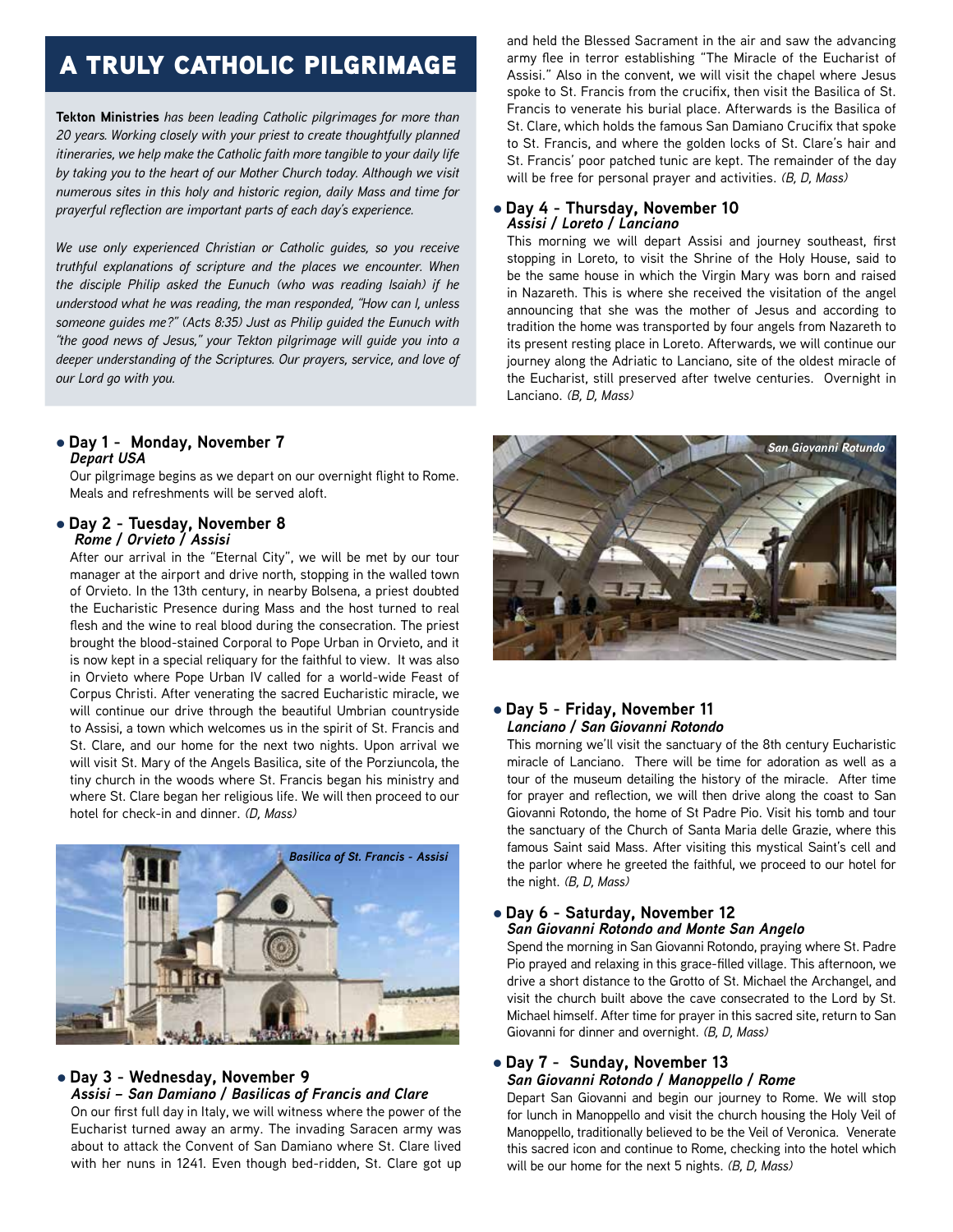#### **• Day 8 - Monday, November 14** *Rome – Treasures of the Vatican*

Our first full day in Rome is filled with wonder and awe as we steep ourselves in the beauty of St. Peter's Basilica, which beckons us into its interior through the arms of Bernini's Colonnade. A quick stop to rub the foot of St. Peter's statue like thousands of pilgrims before us, takes us to marvel at Michelangelo's Pieta and then to pray at the Perpetual Adoration Chapel renovated by St. John Paul II. Afterwards, we walk through the Vatican Museums which house artifacts from around the world and Eucharistic art to prepare ourselves for the greatest masterpiece yet: The Sistine Chapel. Painted by Michelangelo, it is the most famous ceiling in the world under which popes are chosen to lead the faithful. One is always looking up at the masterwork of art that explains the theology of God. *(B, D, Mass)*



# l **Day 9 - Tuesday, November 15** *Rome – Day of Saints and Roman Culture*

The Scala Santa, or Holy Stairs, are prayed this day by going up them on your knees because they are so sacred. Christ walked on these 28 marble stairs at the home of Pontius Pilate before he was condemned to death. For those who cannot climb the stairs on their knees there are other stairs leading to the chapel at the top. Our prayerful experience continues with a visit to St. John Lateran, the Mother Church of the Roman Catholic faithful and the oldest basilica in Europe followed by a stop at St. Clement's Basilica, built in honor of the fourth pope. An original fresco inside this basilica depicts St. Clement celebrating Mass, giving us a visible history of Eucharistic worship at the end of the first century. Traveling to St. Peter in Chains, we catch a glimpse into ancient Rome as we pass by the Forum and the Coliseum. Inside the church, we see the chains that held St. Peter during his imprisonment in Rome and the famous Moses statue carved by Michelangelo. At St. Mary Major we venerate the crib of Christ, view the famous icon attributed to St. Luke, and see inestimable artwork that makes Rome renowned throughout the world. *(B, D, Mass)*



#### l **Day 10 - Wednesday, November 16** *Rome – Papal Audience and St. Lawrence*

This morning we will attend the weekly Papal audience given by His Holiness, Pope Francis (depending upon the Holy Father's schedule). Afterwards, travel to St. Lawrence Outside the Walls, commemorating the martyrdom of St. Lawrence, one of the first deacons of Rome. Peek through one of the grates under the altar and you might see some of the ancient tunnels that led to a catacomb where he was first buried. The remains of the martyrs St. Justin and St. Stephen are also beneath the altar. This gem of a church also holds the body of Pope Pius IX who declared the Dogma of the Immaculate Conception of Mary. *(B, D, Mass)*

# • Day 11 - Thursday, November 17

*Rome – St. Paul Outside the Walls, Catacombs, Tre Fontane* Today we visit St. Paul Outside the Walls, originally built by Constantine in the fourth century over the site of St. Paul's tomb. After some time for prayer, we visit the Tre Fontane, site of three fountains and three churches, where St. Paul was beheaded. Afterwards, we proceed to the Catacombs of St. Callistus and venerate the martyrs and early saints of the Church. This evening, we will enjoy our farewell dinner at a local restaurant near the Piazza Navona, after which we celebrate the conclusion of our pilgrimage with a walking tour to the Pantheon, Spanish Steps, and the Trevi Fountain where a coin thrown over your shoulder will guarantee you another visit to Rome. *(B, D, Mass)*

# l **Day 12 - Friday, November 18** *Rome / USA*

Today we say "Ciao" to Italia and transfer to the airport for our return home, cherishing all the wonderful memories and graces of this pilgrimage. *(B)*

*B=Breakfast D=Dinner*

*\* Please note that all rates and services are subject to availability and confirmation. We cannot be responsible for any increase in these rates or changes in services or flight and land arrangements in the event that government regulations change due to the COVID-19 pandemic.*